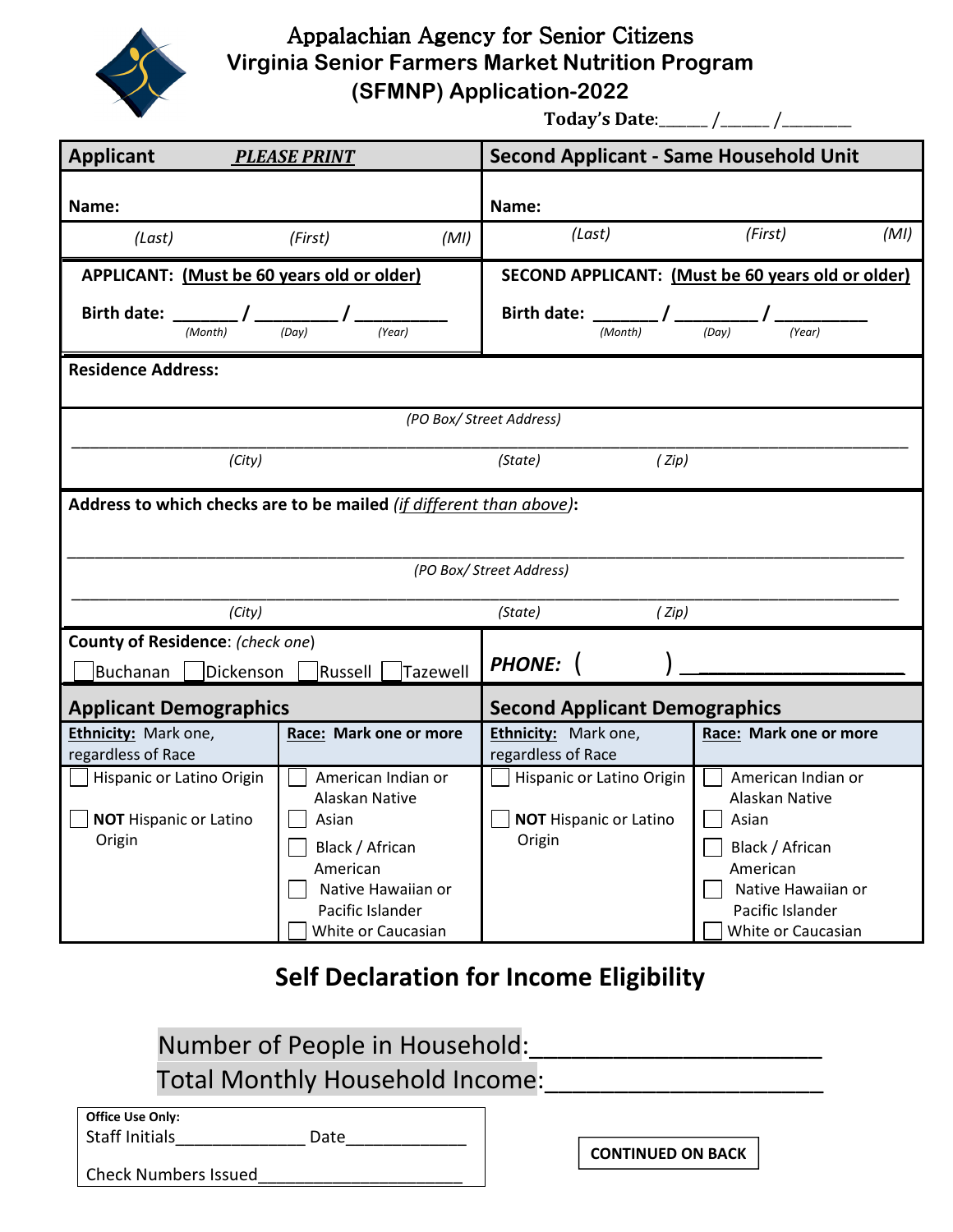#### Certification - By my signature below I certify that

I understand that it is unlawful to receive farmer's market checks from more than one locality or to enroll in this program more than one time each Market Season. I have been advised of my rights and obligations under the SFMNP. I certify that the information I have provided for my eligibility determination is correct, to the best of my knowledge. This certification form is being submitted in connection with receipt of Federal assistance. Program officials may verify information on this form. I understand that intentionally making a false or misleading statement or intentionally misrepresenting, concealing, or withholding facts may result in my repaying the Virginia Department for the Aging, in cash the value of the food benefits improperly issued to me and may subject me to civil or criminal prosecution under State and Federal law.

I understand that I may appeal any decision made by the local agency regarding my eligibility for the SFMNP. I understand the Program's household income eligibility guidelines or have had them explained to me. I hereby acknowledge with my signature that my household family income is within the published income eligibility guidelines for participation in SFMNP.

| X:                            |      | Х:                                   |      |
|-------------------------------|------|--------------------------------------|------|
| <b>Signature of Applicant</b> | Date | <b>Signature of Second Applicant</b> | Date |

# Return Completed Application To This Address:

Appalachian Agency for Senior Citizens Attn: SFMNP PO Box 765 Cedar Bluff, VA 24609